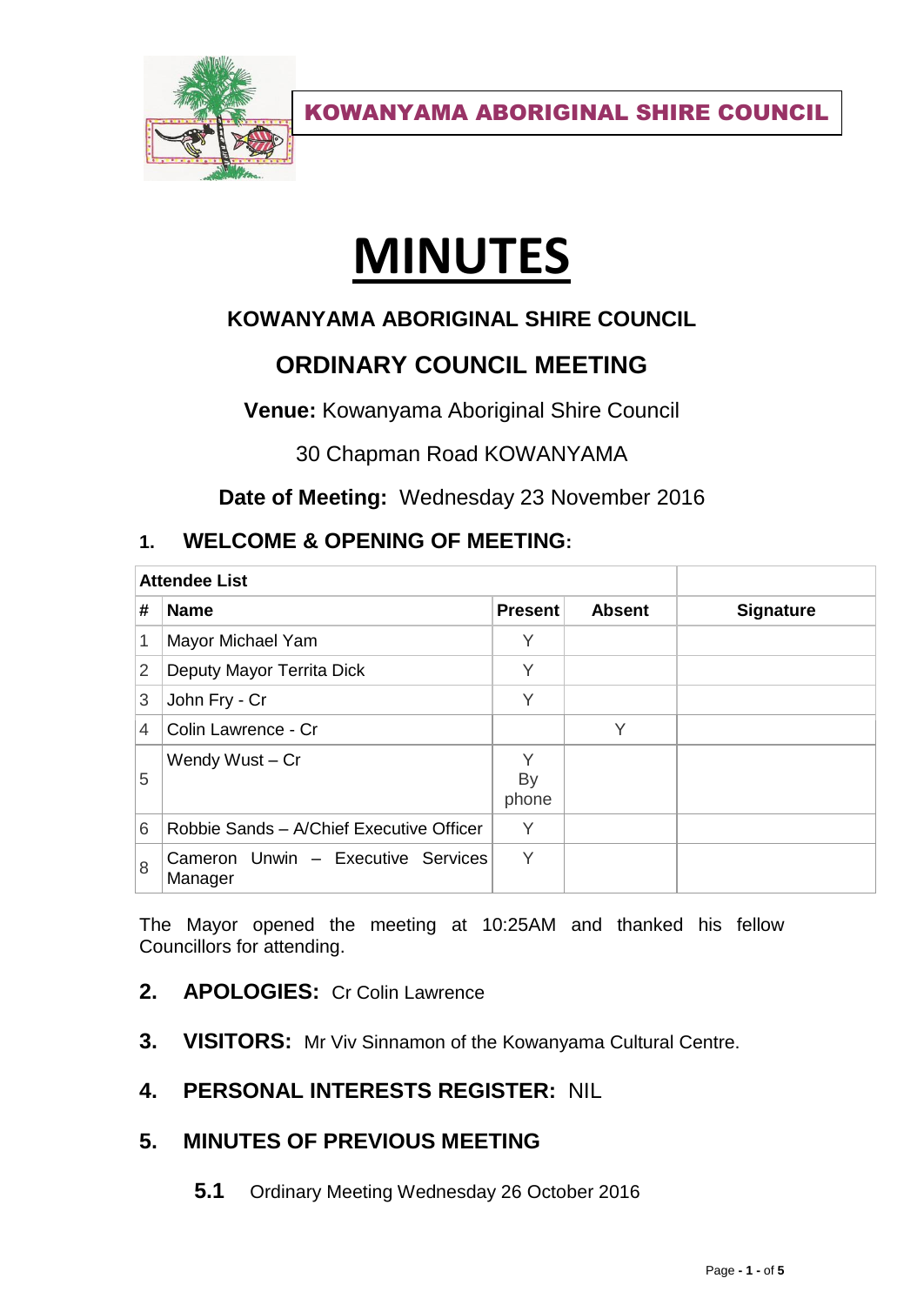

**MOTION**: "Council resolves to accept the minutes of the Kowanyama Aboriginal Shire Council ordinary meeting held 26<sup>th</sup> October 2016 as a true and accurate record of Council business."

Moved: Deputy Mayor Dick Seconded: Cr Fry

## **CARRIED IN FULL**

# **6. BUSINESS ARISING FROM PREVIOUS MEETING: NIL**

## **7. MAYOR'S REPORT**

**7.1** Mayor's invitation to Premier Annastacia Palaszczuk MP to visit Kowanyama in early 2017: Response from Premier: Tabled

## **8. CEO'S REPORT**

**8.1** October 2016 Financial Report

**MOTION**: "Council resolves to accept the October 2016 Financial Report as a true and accurate record of Council's financial position."

Moved: Mayor Yam Seconded: Cr Fry

#### **CARRIED IN FULL**

- **8.2** CDP Report October 2016: Tabled
- **8.3** Kowanyama Airport Monthly Fuel and Airport Movements: **Tabled**

# **9. CORRESPONDENCE**

**9.1** Department of Housing request for advice from Council regarding tenancy issues.

Cr Wust declared a potential conflict of interest and abstained from the debate and voting on item 9.1.

**MOTION**: "Council resolves to deal with item 9.1 as a matter of urgency and closes the meeting to the public."

Moved: Cr Fry Seconded: Deputy Mayor Dick

#### **CARRIED IN FULL**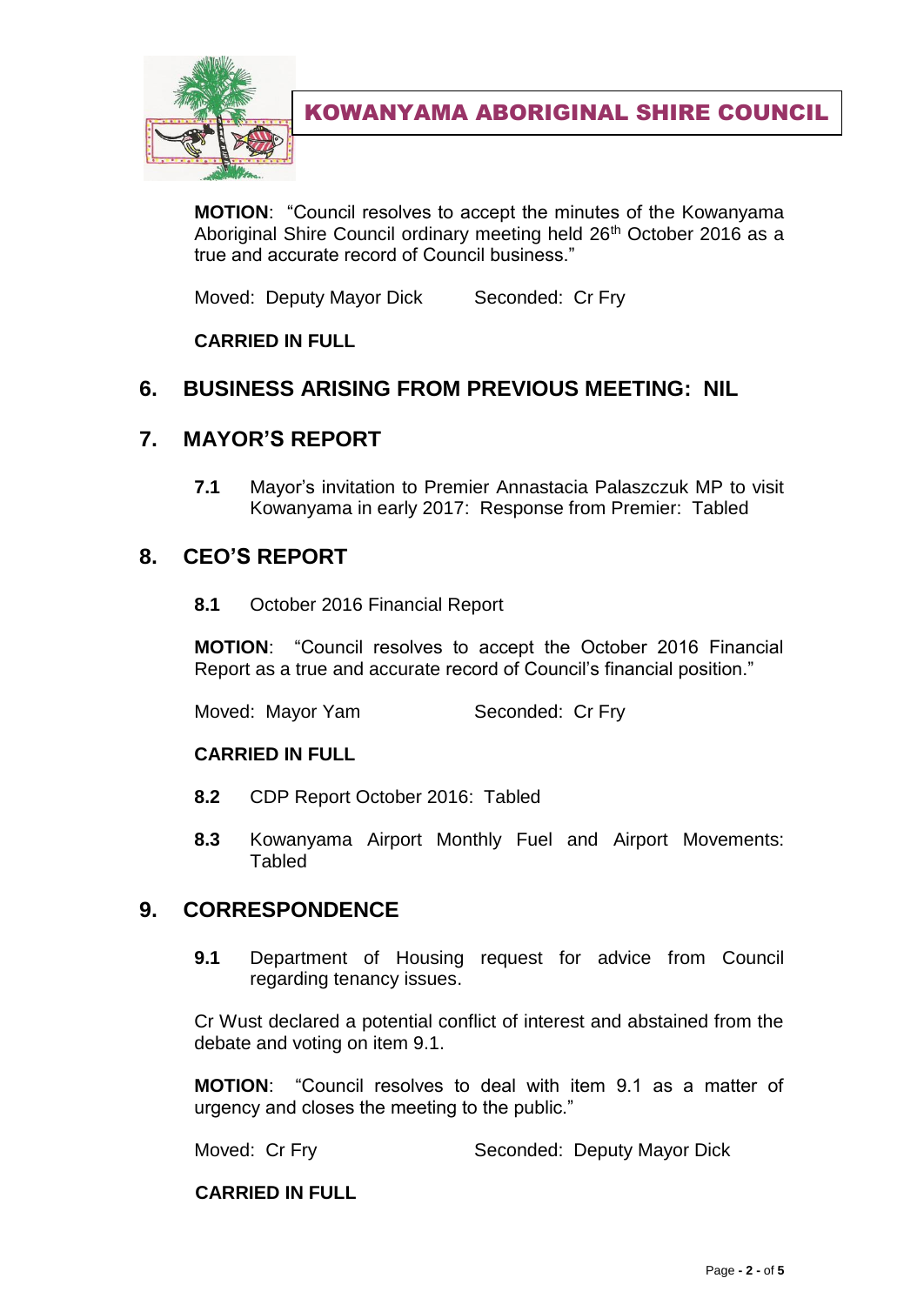

# **COUNCIL IN CONFIDENCE**

**MOTION**: "Council resolves to make the following recommendations to the Department of Housing and Public Works

- 402 Arwin Amay Street: Suitable for Ms Thelma Charlie and Trevor Flower
- 4 Chapman Road: Suitable for Mr Nigel Coleman
- 48B Chapman Road: Suitable for Ms Wendy Wust

"Council further resolves for the Acting CEO and Deputy Mayor to speak to Ms Priscilla Major about her circumstances in relation to the property at 307 Inaruwel Street."

Moved: Cr Fry Seconded: Mayor Yam

#### **CARRIED**

Mayor reopened the meeting to the public.

- **9.2** Recommendations from Finance Manger Helen Taylor for consideration of:
	- Location of Cairns office
	- Proposal for the supply, implementation and Annual Maintenance of Corporate Management System

**MOTION**: "Council authorises the Finance Manager to look for alternative space for the Cairns office of Kowanyama Aboriginal Shire Council. Council further resolves to request regular updates on the progress of this matter."

Moved: Cr Wust Seconded: Cr Fry

#### **CARRIED IN FULL**

**MOTION:** "Council resolves to authorise the changeover from the Attache financial management system to the 'SynergySoft integrated enterprise solution', dependant on an appropriate funding source being identified."

Moved: Cr Wust Seconded: Cr Fry

#### **CARRIED IN FULL**

**9.3** Analytical Report from SGS Australia regarding tests for asbestos around the demolition site of the old Guesthouse on Chapman Road: Tabled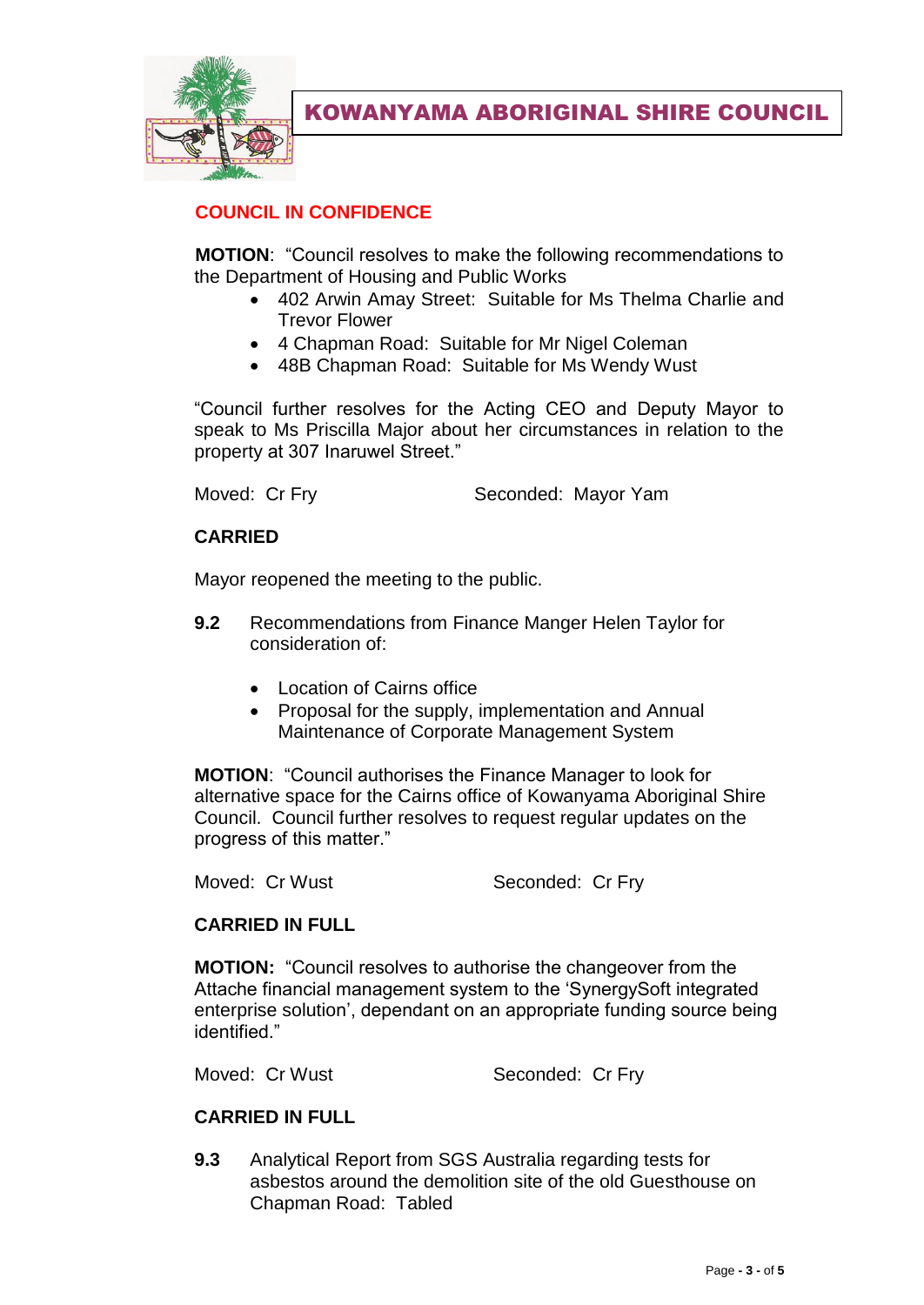

- **9.4** Letter dated 4th November 2016 regarding Kowanyama special public holidays 2017: Tabled
- **9.5** Victims Legal Service Queensland request to visit Community to provide legal assistance to victims of the  $7<sup>th</sup>$  October 2016 tragedy: Table
- **9.6** Letter from employees requesting Christmas Party

**MOTION**: "Council resolves to make a contribution of \$500 towards food for the Kowanyama staff end of year party."

Moved: Cr Fry Seconded: Mayor Yam

#### **CARRIED IN FULL**

**9.7** Cairns Post / Courier Mail visit: Tabled

# **10. GENERAL BUSINESS**

**10.1** Presentation on the Kowanyama Cultural Centre by Viv Sinnamon and discussion regarding the future of the Kowanyama Cultural Centre.

**MOTION**: "Council resolves not to allow use of the residential wing of the Kowanyama Cultural Centre located at Lot 522 Chapman Road (corner of Chapman Road and Chellikee Street) Kowanyama for any purpose other than providing housing for the curator / caretaker and visiting academics attached to the Cultural Centre and its significant collection of artifacts.

"Council provides an undertaking to the Kowanyama Cultural Centre that the site will be retained and maintained to its current standard for the exclusive use of the Kowanyama Cultural Centre and preserving the collection."

Moved: Cr Fry Seconded: Deputy Mayor Dick

#### **CARRIED IN FULL**

**10.2** Fence between 16 Chapman Road and 254 c and 254 d Omingburuk Street

**MOTION**: "Council resolves to erect a fence between 44 / 16 Chapman Road and 254 c / 254 d Omingburuk Street, dependent on funding being secured."

Moved: Cr Fry Seconded: Mayor Yam